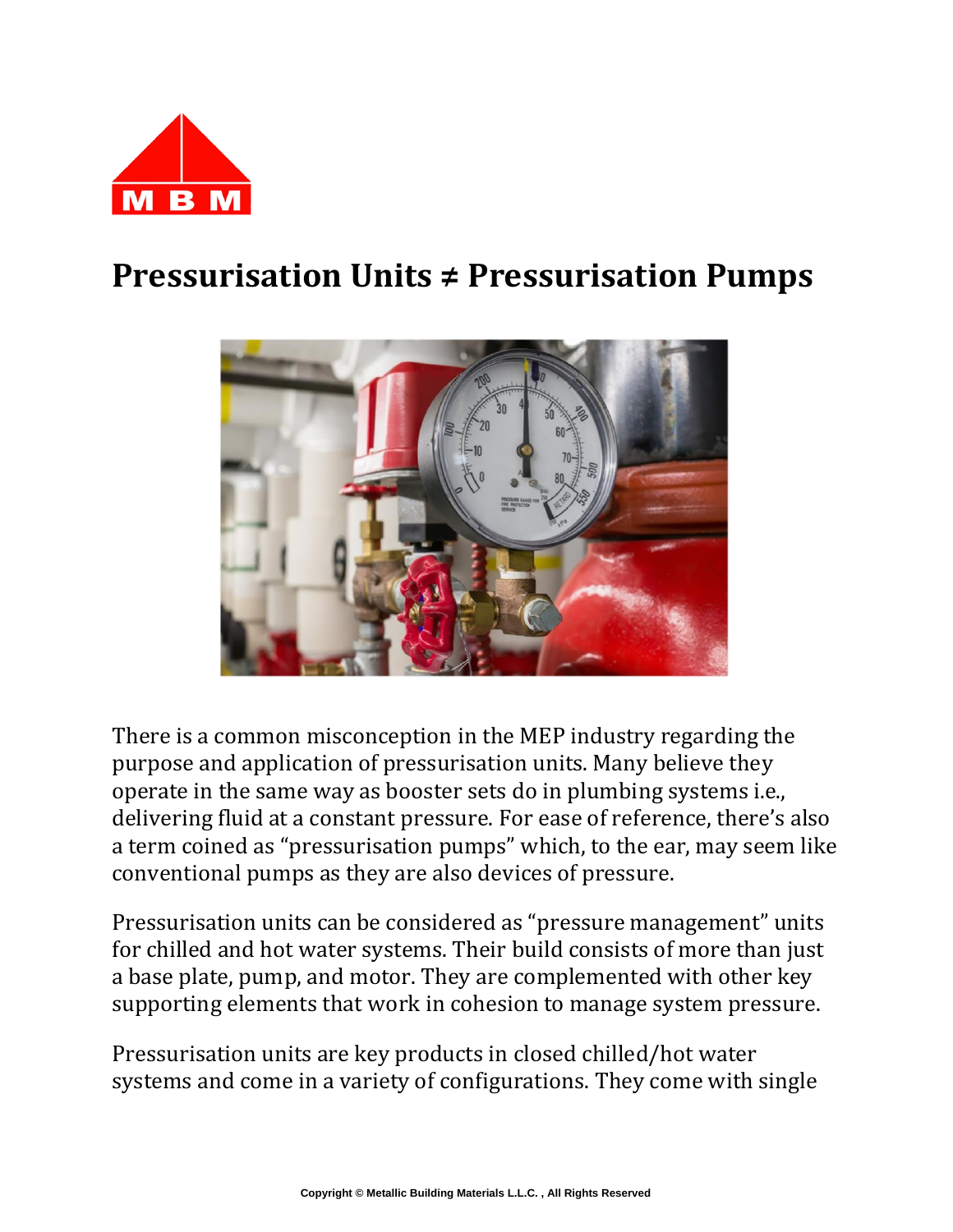or dual pumps for duty/standby configurations, break tanks, as well as options for combined automatic chemical dosing and vacuum degassing. The key component of a pressurisation unit is the controller. These include volt free contacts for common fault, high pressure, low pressure, pump, and pressure transducer faults. The inclusion of BACnet and MODBUS communication protocols allow for further integration into the Building Management System (BMS) and keep the building services teams informed of the system status in real-time. They also take some of the burden away from circulating pumps by keeping the system pressurised for uniform cooling or heating. These key components, when working in tandem, maintain system pressure efficiently while preserving the building's overall health.



The selection of standard pressurisation units is dependent on their location within the system. The static height above the pressurisation units will determine their pressure configuration since their pumps will have to deliver pressure at the same or at a higher pressure than the static pressure. The most optimal location for standard units is at the top